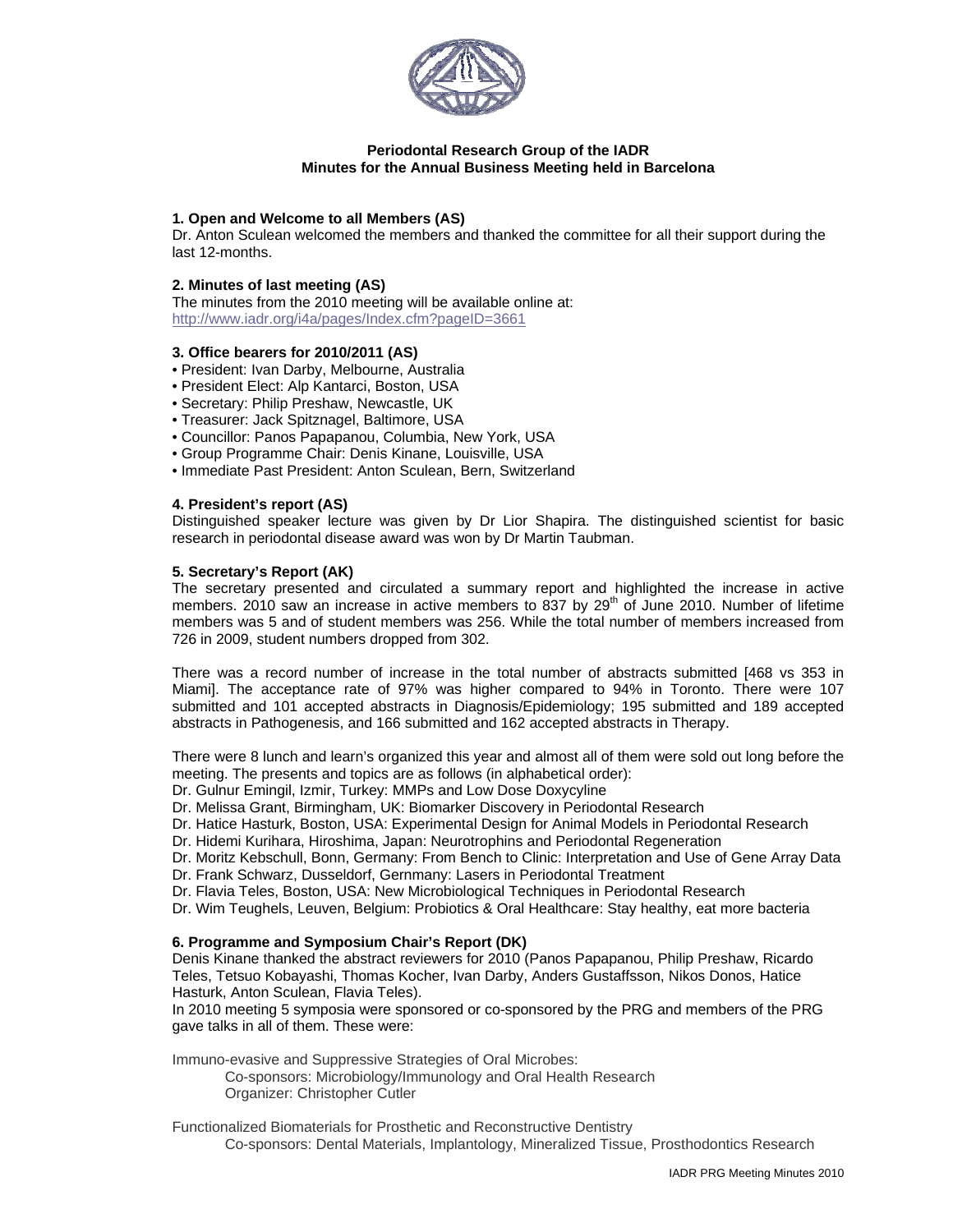Organizer: Takahiro Ogawa

- Oral Biofilms. From in vitro Research to Clinical Applications Co-sponsor: Microbiology/Immunology Organizer: Mariano Sanz
- Models to Evaluate Periodontal and Bone Wound Healing/Regeneration Organizers: Anton Sculean & Alpdogan Kantarci
- Methodological Issues in Nutrition and Oral Health Research Co-sponsors: Nutrition Research, Oral Health Research Organizer: Anne Hague

### **7. Treasurer's Report (JS)**

Jack Spitznagel delivered the brief outline which included all the significant points and indicated a very stable financial position for the PRG.

As of last annual report (12/31/09) the balance in the account was \$16,131.43. The only Outgoing since the last report was 6040.36 for Reception. The current balance was \$14,681.58.

#### **8. Election of new secretary (AS)**

The president, Dr. Sculean, indicted that a new secretary needed to be elected and we were fortunate to have 2 nominations. The rotation will continue to be Europe (2010-11), Asia/Pacific/South America (2011-12) and North America (2012-13). Ballots where distributed by the outgoing secretary and members were asked to indicate there first preference. The nominees were:

Philip Preshaw

David Herrera

The secretary collected and counted all the ballots scrutinised by the President-elect while the meeting continued.

#### **9. 2011 Programme San Diego, CA (AS)**

The President called for submissions for the San Diego meeting. Lunch and learning ideas to the secretary and symposium ideas to Prof Kinane.

### **10. Councillor's Report (PP)**

Dr. Papapanou gave a brief overview of the IADR council meeting

### **11. Awards**

**Annual Anthony Rizzo Periodontal Research Award:** The winner was Dr. Wim Teughels, from Leuven, Belgium.

**Past Presidents Award (Sponsored by Colgate-Palmolive):** The winner was Dr. Irundika Dias from Birmingham, UK

**Philips Oral Healthcare/PRG Young Investigator Research Grant (Sponsored by Philips Oral Healthcare):** The winner was Dr. Mandeep Ghuman from King's College, UK

**IADR/Lion Dental Research Award (Sponsored by Lion Corp.):** The winner was Dr. T.D.K. Herath from University of Hong Kong

**IADR/Straumann Award in Regenerative Periodontal Medicine (Sponsored by Straumann):** This is a new award created by Dr. Anton Sculean. The prize is \$5000. The aims of this award are to recognize IADR members who have made significant contributions to basic and/or clinical research in the fields of regenerative periodontal and peri-implant medicine. It is awarded by an independent jury to foster and promote independent research in our field. This year there were two winners: Dr. Martha Somerman from University of Washington, USA and Dr. Ulf Wikesjo from Medical College of Georgia, Augusta, USA.

### **12. New president's Address (ID):**

Dr. Ivan Darby gave a presentation for acceptance of the presidency of PRG. He presented a plaque for recognition of service to immediate past president, Dr. Anton Sculean. This will become a standard tradition.

### **13. Results of vote for secretary (ID)**